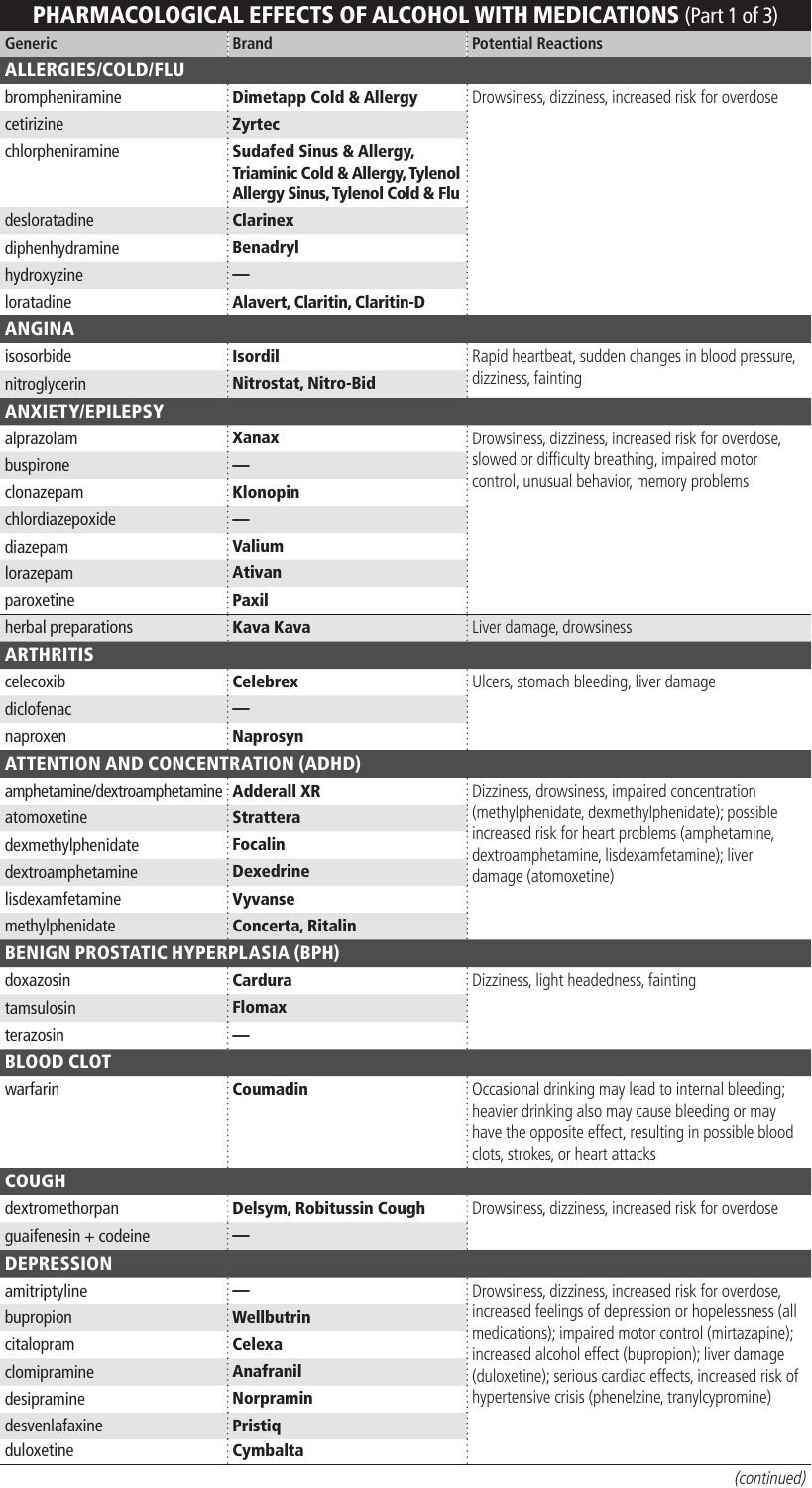## PHARMACOLOGICAL EFFECTS OF ALCOHOL WITH MEDICATIONS (Part 2 of 3)

| <b>Generic</b>                | <b>Brand</b>                 | <b>Potential Reactions</b>                                                                                                                                                                                                                                                                                                                 |
|-------------------------------|------------------------------|--------------------------------------------------------------------------------------------------------------------------------------------------------------------------------------------------------------------------------------------------------------------------------------------------------------------------------------------|
| <b>DEPRESSION</b> (continued) |                              |                                                                                                                                                                                                                                                                                                                                            |
| escitalopram                  | Lexapro                      | Drowsiness, dizziness, increased risk for overdose,<br>increased feelings of depression or hopelessness (all<br>medications); impaired motor control (mirtazapine);<br>increased alcohol effect (bupropion); liver damage<br>(duloxetine); serious cardiac effects, increased risk of<br>hypertensive crisis (phenelzine, tranylcypromine) |
| fluoxetine                    | <b>Prozac</b>                |                                                                                                                                                                                                                                                                                                                                            |
| fluoxetine/olanzapine         | Symbyax                      |                                                                                                                                                                                                                                                                                                                                            |
| fluvoxamine                   |                              |                                                                                                                                                                                                                                                                                                                                            |
| mirtazapine                   | <b>Remeron</b>               |                                                                                                                                                                                                                                                                                                                                            |
| nefazodone                    |                              |                                                                                                                                                                                                                                                                                                                                            |
| paroxetine                    | Paxil                        |                                                                                                                                                                                                                                                                                                                                            |
| phenelzine                    | <b>Nardil</b>                |                                                                                                                                                                                                                                                                                                                                            |
| sertraline                    | Zoloft                       |                                                                                                                                                                                                                                                                                                                                            |
| tranylcypromine               | <b>Parnate</b>               |                                                                                                                                                                                                                                                                                                                                            |
| trazodone                     |                              |                                                                                                                                                                                                                                                                                                                                            |
| venlafaxine                   | <b>Effexor XR</b>            |                                                                                                                                                                                                                                                                                                                                            |
| herbal preparations           | St. John's Wort              |                                                                                                                                                                                                                                                                                                                                            |
| <b>DIABETES</b>               |                              |                                                                                                                                                                                                                                                                                                                                            |
| chlorpropamide                |                              | Hypoglycemia, flushing reaction (nausea, vomiting,                                                                                                                                                                                                                                                                                         |
| glipizide                     | Glucotrol                    | headache, tachycardia, sudden changes in BP);                                                                                                                                                                                                                                                                                              |
| glyburide                     | Diabeta, Glynase             | nausea and weakness (metformin)                                                                                                                                                                                                                                                                                                            |
| metformin                     | Glucophage                   |                                                                                                                                                                                                                                                                                                                                            |
| <b>HEARTBURN/GERD</b>         |                              |                                                                                                                                                                                                                                                                                                                                            |
| cimetidine                    | <b>Tagamet</b>               | Rapid heartbeat, sudden changes in blood pressure                                                                                                                                                                                                                                                                                          |
| metoclopramide                | Reglan                       | (metoclopramide), increased alcohol effect                                                                                                                                                                                                                                                                                                 |
| nizatidine                    | Axid                         |                                                                                                                                                                                                                                                                                                                                            |
| ranitidine                    |                              |                                                                                                                                                                                                                                                                                                                                            |
| <b>HYPERLIPIDEMIA</b>         |                              |                                                                                                                                                                                                                                                                                                                                            |
| atorvastatin                  | Lipitor                      | Liver damage (all medications); increased flushing                                                                                                                                                                                                                                                                                         |
| ezetimibe + simvastatin       | Vytorin                      | and itching (niacin)                                                                                                                                                                                                                                                                                                                       |
| lovastatin                    |                              |                                                                                                                                                                                                                                                                                                                                            |
|                               | <b>Altoprev</b>              |                                                                                                                                                                                                                                                                                                                                            |
| niacin                        | <b>Niaspan</b>               |                                                                                                                                                                                                                                                                                                                                            |
| pravastatin                   | Pravachol                    |                                                                                                                                                                                                                                                                                                                                            |
| rosuvastatin                  | <b>Crestor</b>               |                                                                                                                                                                                                                                                                                                                                            |
| simvastatin                   | Zocor                        |                                                                                                                                                                                                                                                                                                                                            |
| <b>HYPERTENSION</b>           |                              |                                                                                                                                                                                                                                                                                                                                            |
| amlodipine                    | <b>Norvasc</b>               | Dizziness, fainting, drowsiness, cardiac effects (eg,                                                                                                                                                                                                                                                                                      |
| benzapril                     | Lotensin                     | arrhythmia)                                                                                                                                                                                                                                                                                                                                |
| clonidine                     | <b>Catapres</b>              |                                                                                                                                                                                                                                                                                                                                            |
| enalapril                     | <b>Vaseretic</b>             |                                                                                                                                                                                                                                                                                                                                            |
| hydrochlorothiazide           |                              |                                                                                                                                                                                                                                                                                                                                            |
| lisinopril                    | <b>Prinivil, Zestril</b>     |                                                                                                                                                                                                                                                                                                                                            |
| losartan                      | Cozaar                       |                                                                                                                                                                                                                                                                                                                                            |
| prazosin                      | <b>Minipress</b>             |                                                                                                                                                                                                                                                                                                                                            |
| quinapril                     | <b>Accupril</b>              |                                                                                                                                                                                                                                                                                                                                            |
| verapamil                     | Calan                        |                                                                                                                                                                                                                                                                                                                                            |
| <b>INFECTION</b>              |                              |                                                                                                                                                                                                                                                                                                                                            |
| azithromycin                  | <b>Zithromax</b>             | Fast heartbeat, sudden changes in blood pressure,                                                                                                                                                                                                                                                                                          |
| cycloserine                   | <b>Seromycin</b>             | stomach pain, upset stomach, vomiting, headache,<br>or flushing or redness of the face; liver damage<br>(isoniazid, ketoconazole)                                                                                                                                                                                                          |
| griseofulvin                  |                              |                                                                                                                                                                                                                                                                                                                                            |
| isoniazid                     |                              |                                                                                                                                                                                                                                                                                                                                            |
| ketoconazole                  |                              |                                                                                                                                                                                                                                                                                                                                            |
| metronidazole                 | Flagyl                       |                                                                                                                                                                                                                                                                                                                                            |
| nitrofurantoin                | <b>Macrodantin, Macrobid</b> |                                                                                                                                                                                                                                                                                                                                            |
| tinidazole                    | <b>Tindamax</b>              |                                                                                                                                                                                                                                                                                                                                            |